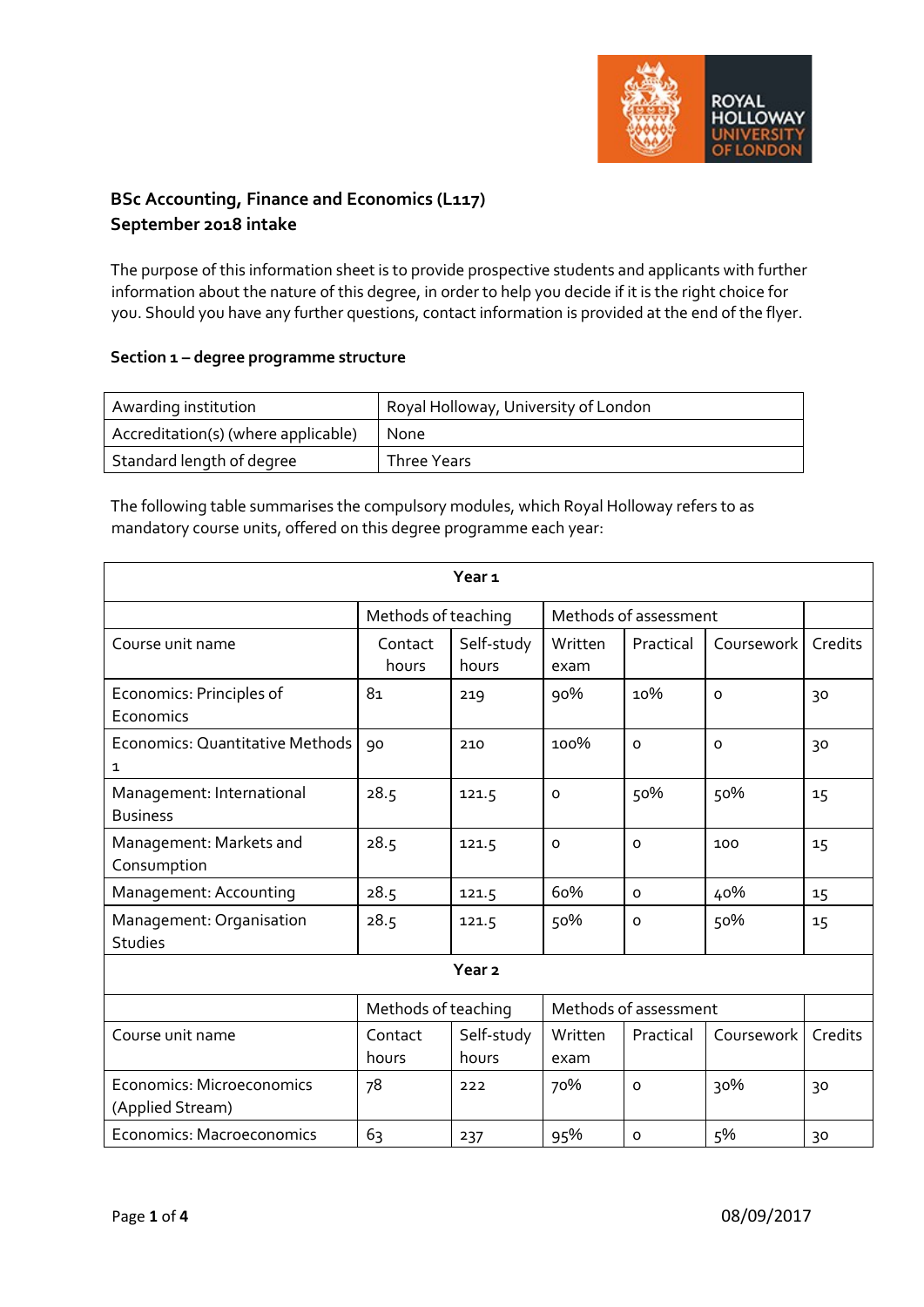

| Management: Strategic<br>Management                | 25.5                | 124.5               | 70%                   | $\Omega$  | 30%        | 15      |
|----------------------------------------------------|---------------------|---------------------|-----------------------|-----------|------------|---------|
| Management: Managerial<br>Accounting               | 28.5                | 121.5               | 60%                   | $\Omega$  | 40%        | 15      |
| Management: Financial<br>Management                | 28.5                | 121.5               | 60%                   | $\circ$   | 40%        | 15      |
| Management: Employability                          | 28.5                | 121.5               | 35%                   | $\Omega$  | 65%        | 15      |
| Year 3                                             |                     |                     |                       |           |            |         |
|                                                    | Methods of teaching |                     | Methods of assessment |           |            |         |
|                                                    |                     |                     |                       |           |            |         |
| Course unit name                                   | Contact<br>hours    | Self-study<br>hours | Written<br>exam       | Practical | Coursework | Credits |
| <b>Economics: Financial Economics</b>              | 60                  | 240                 | 75%                   | $\Omega$  | 25%        | 30      |
| Management: Strategic<br>Management and Accounting | 28.5                | 121.5               | 30%                   | 10%       | 60%        | 15      |

In addition to these mandatory course units, there will be a number of optional course units available during the course of your degree. The following table lists a selection of optional course units that are likely to be available. Please note that although the College will keep changes to a minimum, new units may be offered or existing units may be withdrawn, for example, in response to a change in staff. You will be informed if any significant changes need to be made.

| Year 1 | Year <sub>2</sub> | Year <sub>3</sub>                            |
|--------|-------------------|----------------------------------------------|
| None   | None              | Economics: Experimental                      |
|        |                   | Economics                                    |
|        |                   | Economics: Economics of<br>Warfare           |
|        |                   | Management: Accounting for<br>Sustainability |
|        |                   | Management: Corporate<br>Governance          |

As part of your degree programme you may be required to complete a course to develop your study skills, for example a course in academic writing skills. Courses such as these often do not carry credit but passing the course may be a requirement to progress to the next year of study.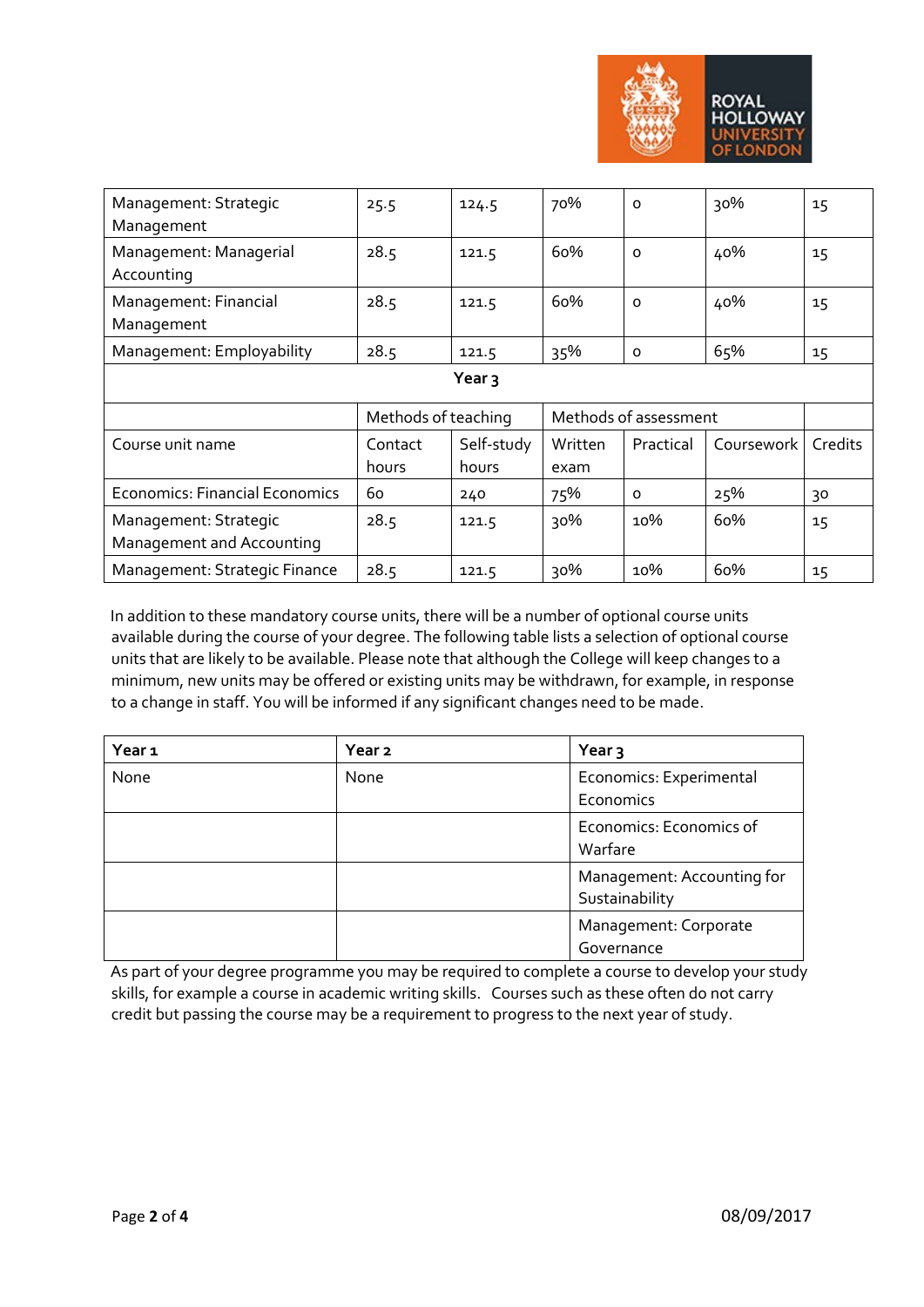

#### **Section 2 – degree programme costs**

| H/EU tuition fee 2018/19*         | £9,250      |
|-----------------------------------|-------------|
| Overseas tuition fee<br>2018/19** | £17,500     |
| Other essential costs***          | <b>None</b> |

\*The fees shown are for the 2017/18 academic year and are for reference purposes only. Current information available (October 2017) means that we expect the tuition fee for UK and EU undergraduates starting their degrees in 2018 to be £9,250. The UK Government has also announced that EU students starting an undergraduate or postgraduate taught degree in 2018/19 will pay the same level of fee as a UK student for the duration of their degree.

\*\* Fees for international students may increase year-on-year in line with the rate of inflation. Royal Holloway's policy is that any increases in fees will not exceed 5% for continuing students.

There is a different tuition fee for a year spent abroad or working in industry. For further information on tuition fees please se[e Royal Holloway's Terms & Conditions.](https://www.royalholloway.ac.uk/studyhere/undergraduate/applying/admissionspolicy.aspx)

\*\*\*These estimated costs relate to studying this particular degree programme at Royal Holloway. General costs such as accommodation, food, books and other learning materials and printing etc., have not been included, but further information is available on our website.

## **Section 3 – useful vocabulary**

We understand some of the terminology used in this document may be new to you, and may differ from that used by other universities. To help with this, we have provided a brief description for some of the most important terminology:

*Degree programme* – Also referred to as 'degree course' or simply 'course', these terms refer to the qualification you will be awarded upon successful completion of your studies.

*Course unit* – Also referred to as 'module', this refers to the individual units you will study each year to complete your degree programme. Undergraduate degrees at Royal Holloway comprise four full units, or a combination of full and half units, to the value of 120 credits per year. Mandatory course units must be taken by every student on the relevant degree programme. Some of these mandatory course units must be passed for progression or a particular degree title. On some degree programmes a certain number of optional course units must be passed for a particular degree title. *H/EU* – Different categories of students pay different levels of tuition fees. H/EU stands for students with Home or European Union fee status.

*Overseas* – Non-EU students are liable to pay the overseas rate of tuition fees, and are sometimes also referred to as international students.

## **Section 4 – contact information**

If you have any further questions, you can contact the Admissions team by email at study@royalholloway.ac.uk.